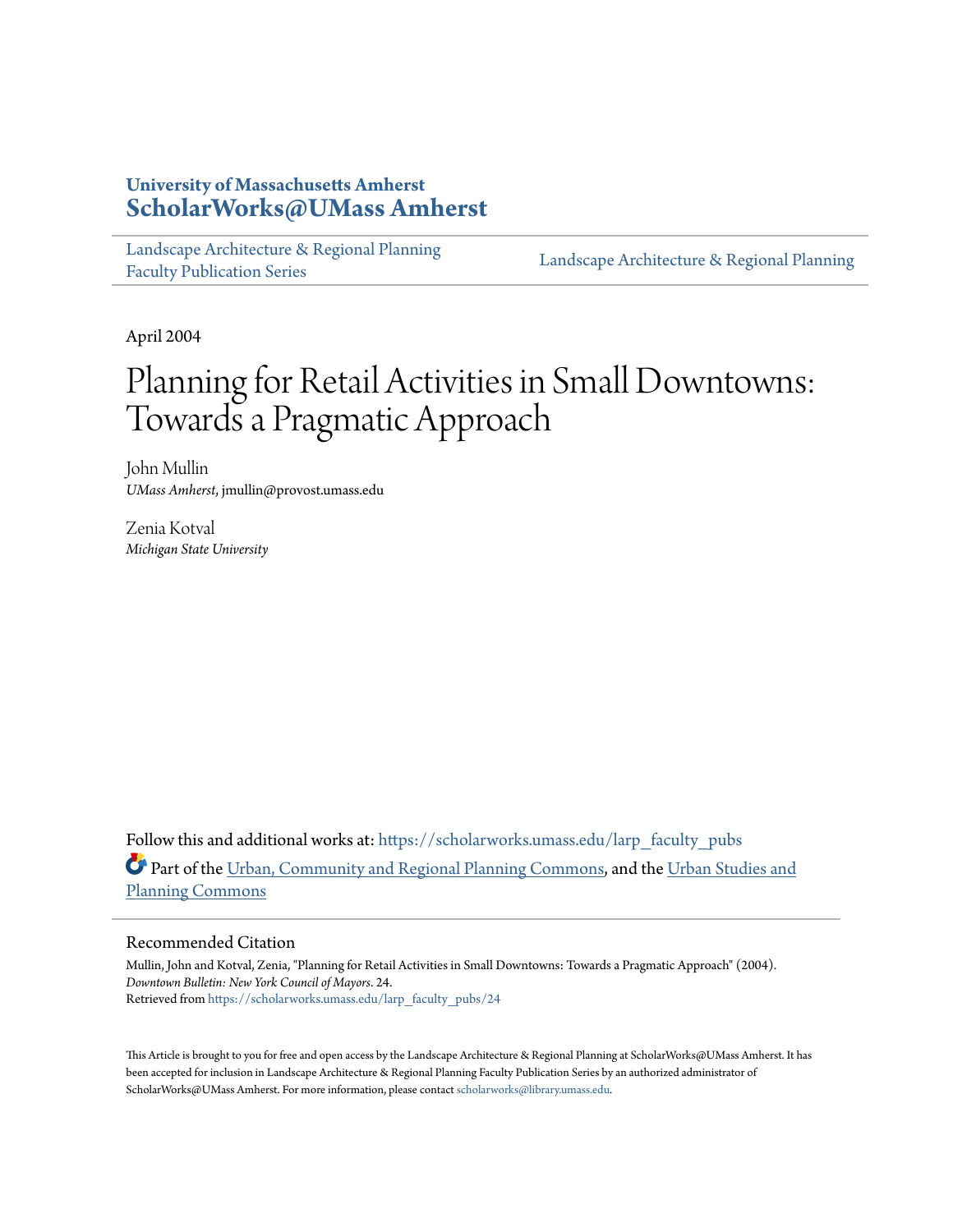# **Planning For Retail Activities In Small Downtowns: Towards A Pragmatic Approach**

- John R. Mul/in, Ph. D., FAICP - Zenia Kotval, Ph. D., AICP

# *Introduction*

Over the past twenty years there has been an enormous shift in terms of retail activity in our downtowns. The changes that have occurred have influenced where and how we shop, where we live and how we define the centers of our communities. As these have evolved, planners have constantly attempted to react and adapt. At times, they have been quite successful while, more often, they have been frustrated. What is most perplexing is that the shifts show no signs of abating. It is an exciting time to be undertaking downtown planning!

# *On Process*

Downtown Retail Planning requires professional assistance. While we applaud volunteerism, we consistently have noted that busy people only have a minimum amount of time to give and that "burn out" occurs quite rapidly

Downtown Retail Planning requires outsiders to come into a community to critically assess the assets and liabilities of a downtown. What is most interesting is that liabilities (ie., an old "white elephant" building) according to local merchants are frequently assets to outsiders.

Downtown Retail Planning requires the participation of both the most negative local building owners and merchants, and the most enthusiastic new comers. Those that are negative typically provide the most pragmatic base line upon which to begin to resolve issues while the newcomers will be able to explain what they saw that stimulated them to invest. It is essential to be coldly rational at the start, while still realizing that change is possible.

Downtown Retail Planning requires the participation of both, building owners and building renters (the merchants). We have consistently found a major difference in age between the building owners and the renters. The former are typically at a stage in their lives when they are looking to collect from their investments while the latter are looking for building improvements. Bringing these two parties together requires great diplomatic skill!

Downtown Retail Planning requires a public-private partnership involving local government and the downtown community. After all, downtown is as much the

NYCOM BULLETIN

center of the civus as it is a place to shop. It is here where one traditionally finds the seat of government, courthouses, post offices, monuments and town commons, greens and squares. The future of these structures and uses will impact the retail environment and vice versa. Moreover, local government controls the regulatory environment, infra-structural maintenance and policing. It can dictate the hours of operation, parking policies and even when events will occur. This will not be an easy issue to resolve: We have found a great deal of distrust on the part of merchants toward government and a perception on the part of government that the merchants are complainers and that they are often making money at the public's expense.

In summary, the process for beginning Downtown Retail Planning must begin with a professional, outside perspective, and the participation of local merchants, building owners and government officials. We are convinced that none of this is startling to most planners. However, we can note many examples where these elements have not been considered and where the plan failed.

## *Analvtical Issues*

The most fundamental issue is to define the borders of downtown. This is often quite contentious. Does it include just Main Street? Does it include the neighborhood? Does it extend along a highway strip that expands commercial activity to highway business districts at the edge of the community? There is no one answer to the above questions. However, it has been our experience that tightly defining downtown to its retail - civic core works quite well. This often means leaving critical decisions to larger planning exercises. However, it is better to focus on issues in depth than to spread to planning issues that are fundamentally different.

It is essential to inventory the uses, activities and condition of all lands and structures in the downtown. The importance here is to begin to recognize where strengths and weaknesses occur, where non-compatible uses exist and to determine the state of investment. We are consistently surprised how non-related uses are being more frequent along our Main Streets. Indeed, it is safe to state Main Street today is more often dominated by service uses and restaurants than the buying and selling of goods. We are also noting the rise of "store front" churches, the decline of banks and the shift of social services onto Main Street. These are all critical issues facing the revitalization of the core of our communities.

It is important to determine what the market catchment area is for downtown: Where do customers come from? Is downtown a regional, community or village shopping area? Most merchants can intuitively tell you about MAY . JUNE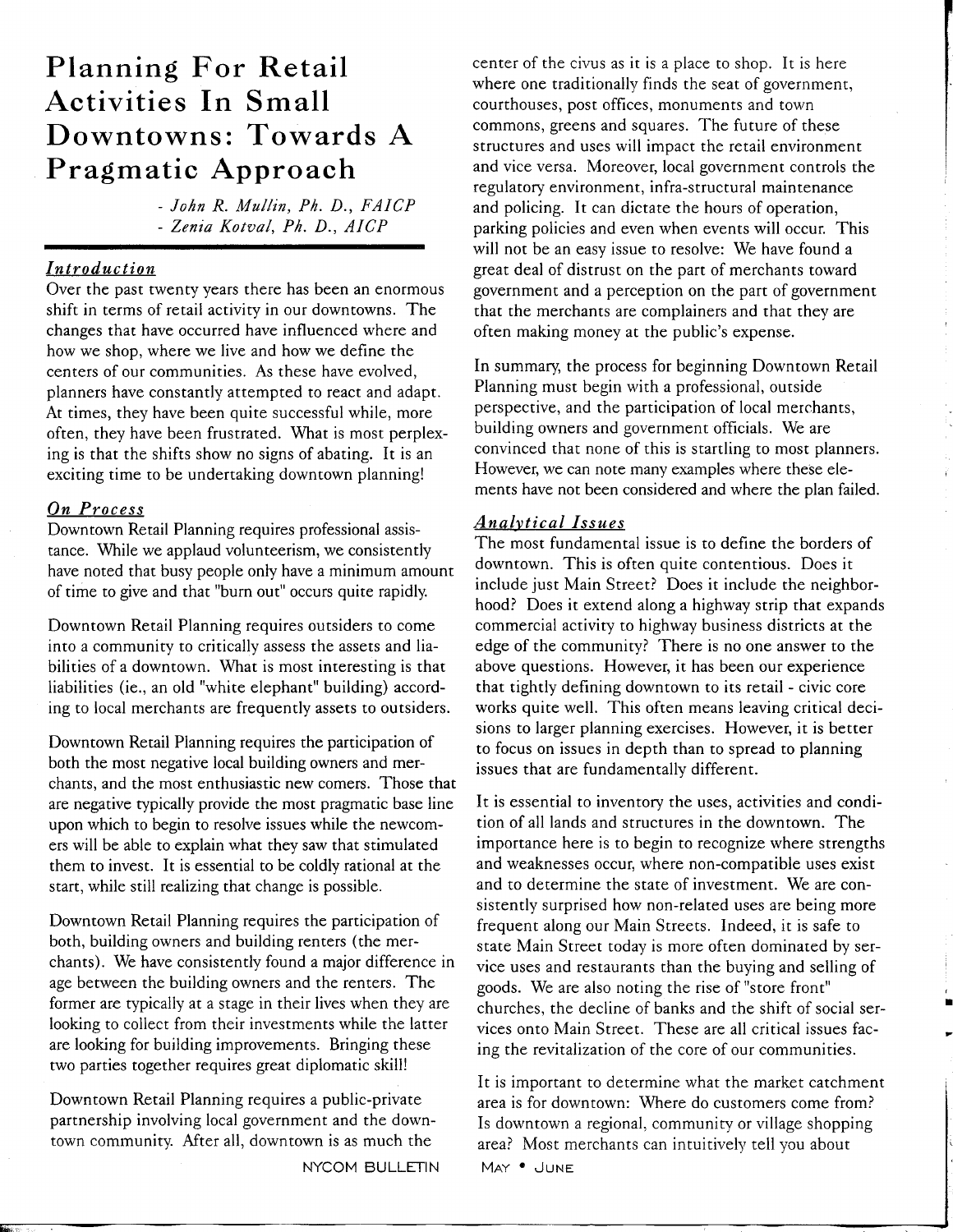their customer bases. Yet, rarely do they share this information and, even more rarely, is this information quantifiable. There are survey instruments and marketing companies that can help to clearly identify the customer base. We urge that this quantifiable data be collected.

The downtown planner must be able to articulate the key trends that are happening within and around downtown. We urge this to be undertaken in two ways. First, it must address the trends in retail occupancy, types of uses, customer purchasing power and emerging competitive areas. It would also include large economic trends including who is moving into the community and the state of the local economy. Secondly, the trends report must help local retailers to clearly understand how and where people are buying their goods. It is essential that the current and expected impacts of malls, the Internet and catalog purchasing become known. Without this data, it will be difficult to stimulate any retailer to invest.

Finally, we urge that a formal survey of the downtown merchants be undertaken to obtain their insights into the strengths, weaknesses, opportunities and threats to their future success. This will help the planner and the committee to obtain their personal insights and to agglomerate them in a meaningful manner.

In sum, the Analysis must include an inventory of uses, activities and conditions, a recognition of the downtown boundaries and market area; an explanation of key internal and external trends and a survey of downtown merchants. These should all be consolidated into a State of Downtown Report.

## **On Principles**

We have created a set of principles that guide us in our Downtown Retail Planning efforts. They are "working principles" in the sense that we have not been able to apply them equally on all occasions. However, we offer them to you as "consideration" in your own planning efforts.

1) Downtown Retailing in the future will be fundamentallv different from the past. The consumer today has a wide range of choices ranging from the mall to the Internet and the catalog.

2) Mobility dictates buying. The speed with which shoppers can get to the market place is important. Moreover, one must be able to park conveniently and cheaply 3) Shoppers demand security. If there is a crime problem or even a fear of crime, shoppers will go elsewhere. 4) Shoppers desire to have a pleasing experience. They do not want to be reminded of poverty, illness or cultural issues while shopping. How to meet their needs, as well as other groups, will be a challenge. 5) Uniqueness. specialty and cachet are a decided

advantage. Shoppers who can find different products in a dramatic location are willing to pay a premium. Of 100 retail shop<br>NYCOM BULLETIN MAY • JUNE

Moreover, if your setting is historic and culturally significant, you have a significant advantage. 6) The needs of Inner Citv. Neighborhood and the Retail Experience are often incompatible. If the market is more than the immediate surrounding area then it must reflect the needs of the latter. Otherwise it will not prosper. 7) Vehicular movement should never have precedence over the pedestrian. The faster the traffic through a retail district, the more apt it will become divided: One side will gain over another. Moreover, it will cease to be a pedestrian friendly place.

8) Government facilities should remain downtown. The more apt they are to withdraw, the less viable will be downtown. Stated alternatively, downtown is a mixture of buying and selling, on one side and the civus on the other. 9) The merchants and owners of downtown buildings have different needs. These must be recognized and great care must be taken to insure that the needs of both groups are met. This will require patience and skill. 10) There is too much land designated for retail use in downtown. The boundaries need to be tightened and incentives limited to the central area far more than to fringe. Otherwise, the meaning of downtown retail will be lost. 11) Downtown should reflect the multiple publics that make up a sixteen hour day. Successful downtowns are able to mix workers, housewives, teenagers, seniors and singles. It must be able to adapt to these needs as the day progresses. 12) Good architecture counts. Downtowns that have historic or culturally significant buildings have a decided advantage when the buildings are carefully adapted to current uses. Conversely, buildings that are poorly adapted can be counterproductive.

13) Pedestrian street movement is highly positive. Shoppers like the excitement of a busy pedestrian street. On the other hand, gangs of children (particularly teenagers) can be counterproductive. (It is important that these crowds be monitored and that they have places of their own.) 14) Cultural features should be celebrated. Shoppers are highly desirous of places that are different. For example, a town famous for its silver or brass manufacturing should sell these products in its downtown.

15) Landscaping adds value to the shopping experience. Well dressed tree cover, shrubs, benches, signs, parks and "line of sight" connections from parking areas to shops are essential.

16) Restaurants and movie theatres bring potential shoppers to downtown. Social service functions do not. The former should be encouraged to build in retail areas while the latter should be placed off Main Street. 17) Downtown Retailers must coordinate hours of operation and sales events. Given their independence, this is frequently a dificult task. We know of one town where, out of 100 retail shops, there were 16 different closing times.